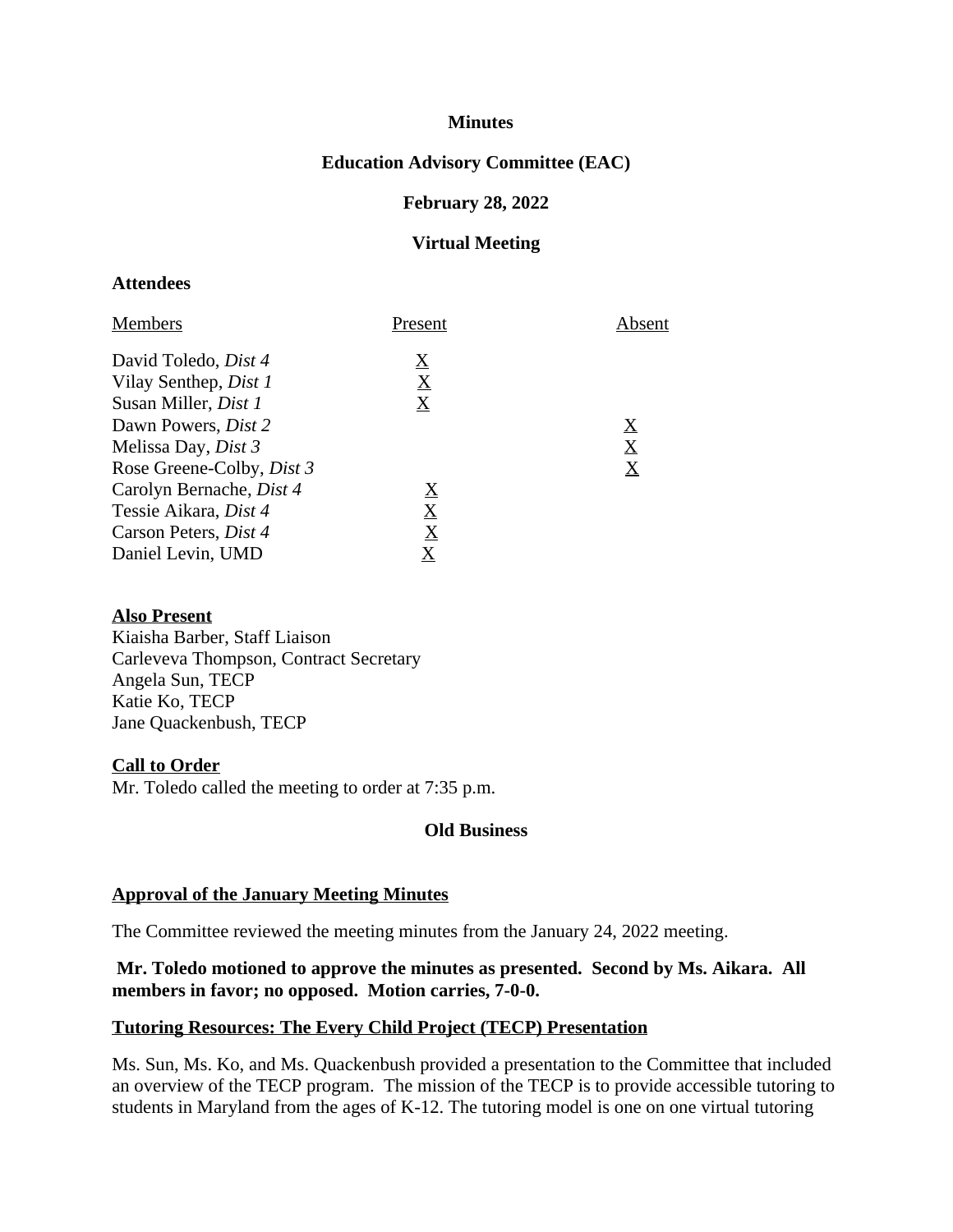over Zoom, focusing on core subjects Math, Reading, Science, Social Studies, and Writing. Students in need of tutoring complete an online form that is submitted to the tutors and a tutor can select a student based on the student's subject need. All tutors are current University of Maryland College Park students or recent graduates. There are currently 5 tutors interested in collaborating with the EAC to take on middle or high school students, providing tutoring in primarily English or reading comprehension. Some tutors were also comfortable with tutoring in Algebra, Geometry, Science and Spanish.

Mr. Toledo asked a question on whether tutors were provided background checks and was informed the program does not require tutors to have background checks conducted. If background checks are needed, the tutors have to pay out of pocket.

Another question was in regards to funding and some funding is provided through the University of Maryland.

Ms. Barber asked questions regarding how students sign up for tutoring and the location of the students participating in the program. Most of the students are in Prince Georges County, but some are in Montgomery and Howard County. Most tutors work with 1 student at a time, but some tutors work with multiple students.

Ms. Peters asked a question in regards to checking with the University of Maryland Office of Community Engagement to see if funding can be provided to help with the costs of providing background checks.

## **EAC Education Grants**

The Committee reviewed the following grant application:

Hollywood Elementary – \$8,000 to purchase electronic support items such as power adapters, iPad chargers, and surge protectors.

The Committee discussed the need for these items due to COVID-19 and virtual learning and if these items would be covered by the County. Mr. Toledo was able to find information from a PGCPS Employee that devices issued to students can be replaced for free in the first offense and starting with the second offense, charges are applied. Schools have to budget for extra supplies and if not budgeted, schools cannot purchase the supplies. Surge protectors are not covered by the County.

**Ms. Bernache motioned to approve the grant and to include the information received from PGCPS. Mr. Toledo amended the motion for the school to report the number of items used at the end of the year and seconded the motion. All members were in favor, no opposed. Motion carries, 7-0-0.**

Paint Branch – Submitted a revised grant request for \$8,000 to use the funding for the purchase of Chinese artwork and artifacts, art supplies like rice paper, Chinese brushes and Chinese paints for students to learn Chinese calligraphy.